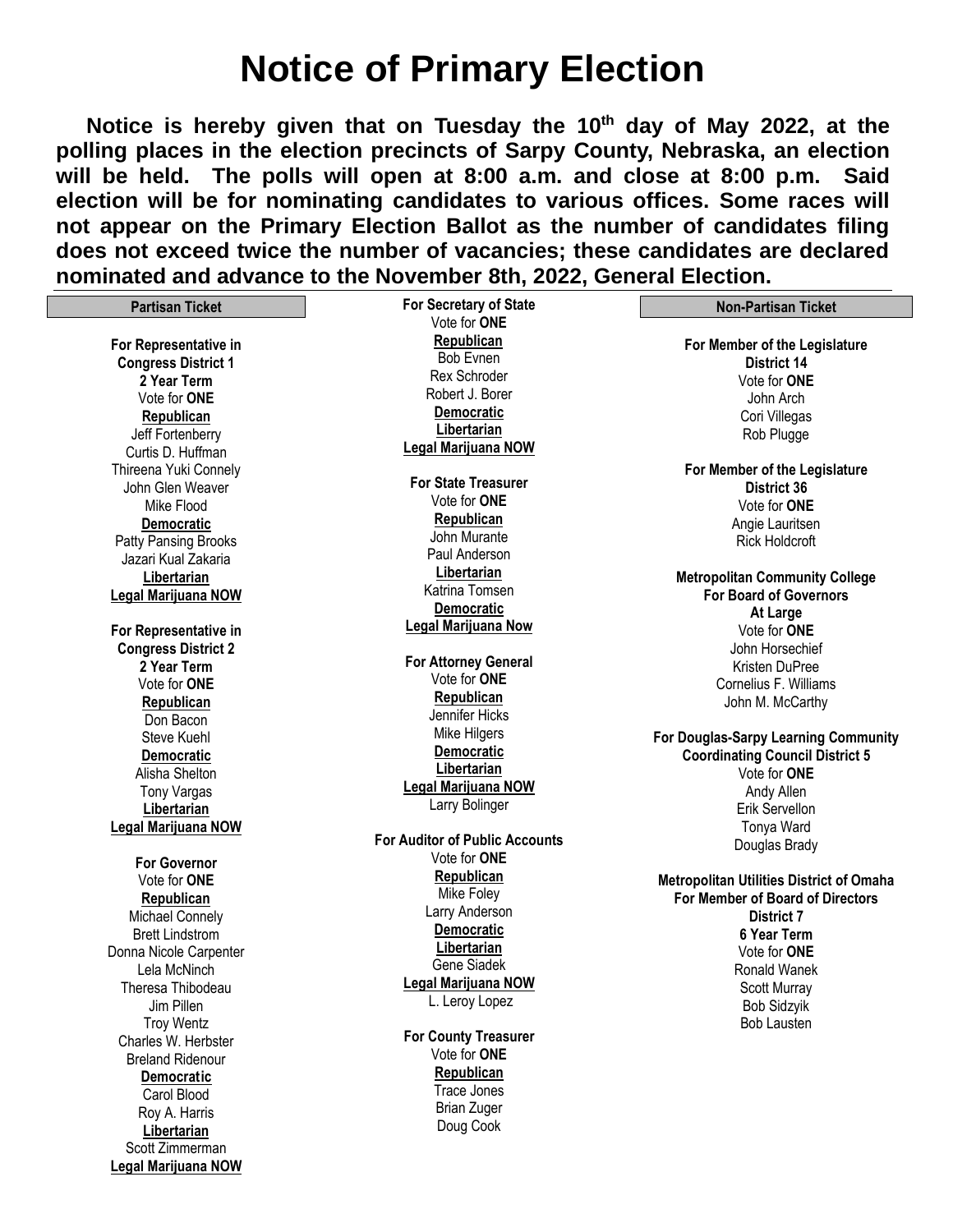**Omaha Public Power District (OPPD) Subdivision 4 6 Year Term** Vote for **ONE** Gary Lynn Rogge Matt Core Jim Grotrian Randy J. Davis **For Bellevue Public School Board District 1** Vote for up to **THREE** Jim Moudry Phil Davidson Maureen McNamara Nina Wolford Gregory Schmit Mary Moore Salem Lucas A. Manning Christine Clerc **For Gretna Public School Board District 37**  Vote for up to **THREE** Mark R. Hauptman Ann Sackett Wright Lance R. Molina Gabriel Garcia Greg Beach Ronald R. Johns Blake Turpen Lori Lowry Jenna L. Garcia Steve Rogers **For Papillion-La Vista Community School Board District 27** Vote for up to **THREE** Brian M. Lodes SuAnn Witt Fred H. Tafoya Elizabeth Butler Loan Eby Brittany Holtmeyer Patricia Conway-Boyd Whitley Red Santha Anne Walters **For Mayor of Bellevue** Vote for **ONE** Rusty Hike Thomas Burns O.E. Buz Stephens **For Member of Papillion City Council Ward 1** Vote for **ONE** Michael Tiedeman Joe Hunter Robert Trummer David K. Fanslau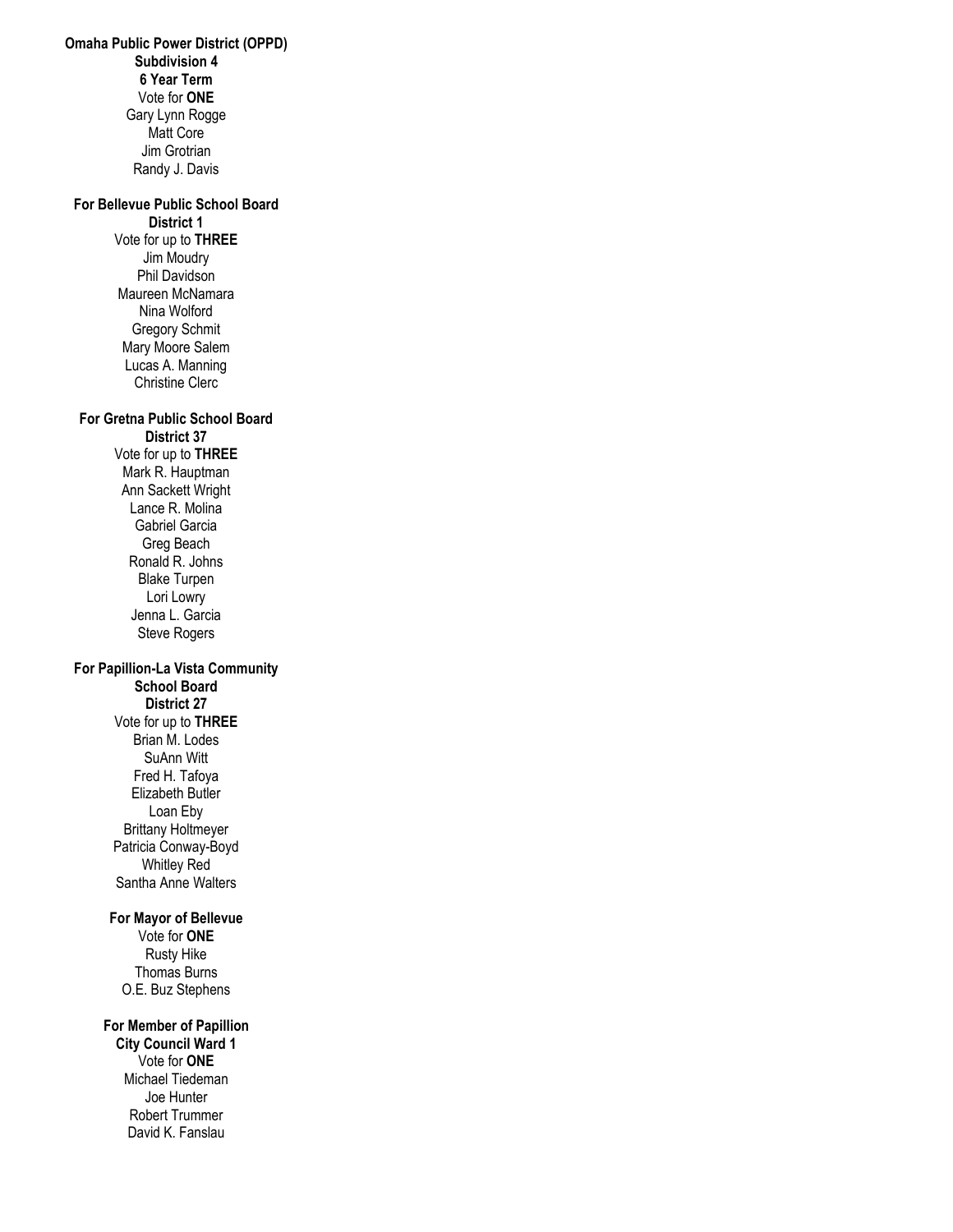## **RESOLUTION ORDERING AN ELECTION TO DETERMINE THE CONTINUATION OF THE ECONOMIC DEVELOPMENT PROGRAM FOR THE CITY OF BELLEVUE AND REQUESTING A CONSOLIDATION WITH OTHER ELECTIONS OCCURRING ON MAY 10, 2022.**

WHEREAS, pursuant to the State of Nebraska's Local Option Municipal Economic Development Act ("the Act"), the City of Bellevue ("City") created an Economic Development Program for the purposes of promoting economic development; and

WHEREAS, the Act requires that "*If, after five full budget years following initiation of the approved economic development program, less than fifty percent of the money collected from local sources of revenue is spent or committed by contract for the economic development program, the governing body of the city shall place the question of the continuation of the city's economic development program on the ballot at the next regular election" (See Neb. Rev. Stat. 18-2718(5));* 

WHEREAS, after five full budget years following the initiation of the approved program, it has been confirmed that less than fifty percent of the money collected has been spent or committed within those five full budget years and the question regarding the continuation of the program shall be placed on the ballot for the May 10, 2022, election.

WHEREAS, it is appropriate for the City of Bellevue to request consolidation of the election with any and all other elections to be held on May 10, 2022.

# **NOW THEREFORE, BE IT RESOLVED BY THE MAYOR AND CITY COUNCIL OF THE CITY OF BELLEVUE, NEBRASKA, that:**

The City Council of the City of Bellevue hereby orders an election and submits to the electors of the City of Bellevue the question of the continuation of the economic development program on the May 10, 2022, primary election and directs the City Clerk to deliver a copy of this Resolution to the Sarpy County Election Commission. The Ballot Question shall generally be in this form:

# **PROPOSITION NO. 1**

The City of Bellevue established an Economic Development Program (the "Plan") after approval of the voters on or about November 4, 2014. Pursuant to the Plan, the City of Bellevue, Nebraska established an Economic Development Program which appropriated funds annually for the purposes of economic development in the Highway 34 Corridor District. Shall the City of Bellevue continue its economic development program?

- [ ] Yes (for the continuation of the program)
- [ ] No (against the continuation of the program)

Electors desiring to vote in favor of the Proposition shall mark the appropriate space preceding the words "Yes (for the continuation of the program)"

Electors desiring to vote against the Proposition shall mark the appropriate space preceding the words "No (against the continuation of the program)" I) Description of the Economic Development Program:

### **The Economic Development Program as previously approved by voters is summarized as follows:**

The goals of the Bellevue Nebraska Economic Development Program support the development of new jobs, attract a variety of new businesses, broaden the tax base, generate employment opportunities, attract new capital investment, expand the labor market and the retention of existing jobs for the citizens of Bellevue by promoting development within the Highway 34 Corridor District.

- III) Duration of the Program: The length of time the Program previously approved was twenty-five (25) years beginning May 1, 2015.
- IV) Years for Collection of the Funds: Funding for this Program was previously approved by voters. Collection of funds for the Program shall be on all taxable sales beginning on May 1, 2015, and shall end on April 30, 2035 (twenty years).
- V) Source of Funds: The source shall be (i) any existing City Sales and Use Tax, Lodging Tax, Occupancy Tax and Real Estate Tax as designated by the City Council, and (ii) any future increases of City Sales and Use Tax, Lodging Tax, Occupancy Tax and Real Estate Tax as may be approved by the voters.
- VI) Total Amount to be Collected: These funds and amounts collected were previously approved by voters. The total amount to be collected is estimated to be \$375,000 per one-half year and \$750,000 per year in fiscal years 2015-2016 (one-half (1/2) fiscal year), 2016-2017, 2017-2018, 2018-2019, 2019- 2020, 2020-2021, 2021-2022, 2022-2023, 2023-2024, 2024-2025, 2025-2026, 2026-2027, 2027-2028, 2028-2029, 2029-2030, 2030-2031, 2031-2032, 2032-2033, 2034-2035 and 2035-2036 (one-half fiscal year), with the revenue being allocated to the Economic Development Plan as outlined. The onehalf fiscal years shall be only one-half of the estimate to be collected.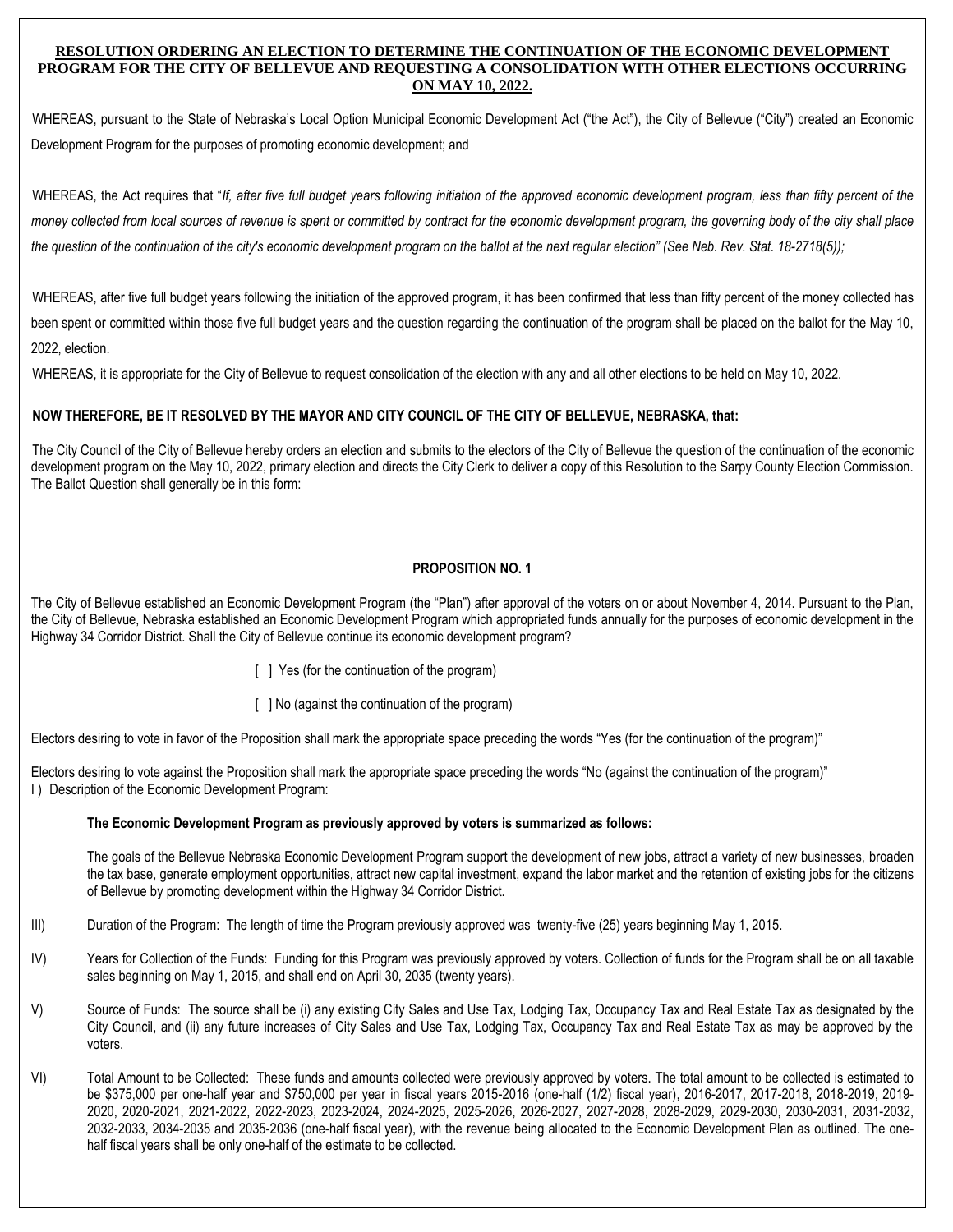**THE FOLLOWING LIST DETAILS THE OFFICES AND CANDIDATES WHICH WILL NOT APPEAR ON THE MAY 1 0 , 2022 PRIMARY ELECTION BALLOT. THE CANDIDATES WILL BE DECLARED NOMINATED AND AUTOMATICALLY FORWARDED TO THE NOVEMBER 8, 2022 GENERAL ELECTION BALLOT .**

> **For County Com missioner District 2** Vote for **ONE Republican** David Klug **Democratic Libertarian Legal M arijuana NOW**

**For County Commissioner District 5** Vote for **ONE Republican** Jim Warren **Democrat Libertarian Legal M arijuana NOW**

**For County Attorney** Vote for **ONE Republic a n** Lee Polikov **Democratic Libertarian Legal Marijuana NOW**

**For County Assessor** Vote for **ONE Republican** Dan Pittman **Democratic Libertarian Legal Marijuana NOW**

**For County Clerk & Register o f Deed s** Vote for **ONE Republican** Deb Houghtaling **Democratic Libertarian Legal Marijuana NOW**

> **For Clerk of the District Court** Vote for **ONE Republican** Dori Heath **Democratic Libertarian** Matt Lorence **Legal M arijuana NOW**

**For County Treasurer** Vote for **ONE Democrati c** Kim M. Youn g **Libertarian Legal Marijuana NOW For County Sheriff** Vote for **ONE Republican** Jeffrey L. Davi s **Democratic Libertarian L egal M arijuana NOW For C ounty Engineer** Vote for **ONE Republican**  Denny Wilson **Democratic Libertarian Legal Marijuana NOW Papio -Missouri River Natural Resources Distric t For Board of Directors Subdistrict 8** Vote for **ONE** Tim N. Fowler **Papi o - M issouri River Natural Resources District For Board of Directors Subdistrict 1 0** Vote for **ONE** Kevyn Sopinski **Metropolitan Community College For Board of Gove rnors District 1** Vote for **ONE** Phillip Klei n Mark Stoj **Metropolitan Community College For Board of Gove rnor s District 5** Vote for **ONE** Connor Orr Theresa Love -Hug **For Member of B ellevue City Council Ward 2** Vote for **ONE** Bob Stinson **For Member of Bellevue City Council Ward 4** Vote for **ONE** Kathy Welc h

Bruce Yoder

**For Member of Bellevue City Council Ward 6** Vote for **ON E** Jerry McCaw **For Member of La Vista City Council Ward 1** Vote for **ONE** Kim J. Thomas **For Memb er of La Vista City Council Ward 2** Vote for **ONE** Kelly R. Sell **For Member of La Vista City Council Ward 3** Vote for **ONE** Alan W. Ronan **Fo r Member of La Vista City Council Ward 4** Vote for **ONE** Kevin Wetuski **For Mayor of Papillion** Vote for **ONE** David P. Black **For Member of Papillio n City Council Ward 2** Vote for **ONE** Steven Engberg Loreen Reynante **For Member of Papillion Cit y Council Ward 3** Vote for **ONE** Beck y Hoch Steve Sunde **For Mem ber of Papillion City Council Ward 4** Vote for **ONE** Tom Mumgaard Autumn Sky Burns **For Member of G retna City Council Ward 3** Vote for **ONE** Bill Proctor

**For Member of Gretna City Council Ward 4** Vote for **ON E** Jeremy Westengaard

**For Mayor of Springfield** Vote for **ON E** Robert Roseland